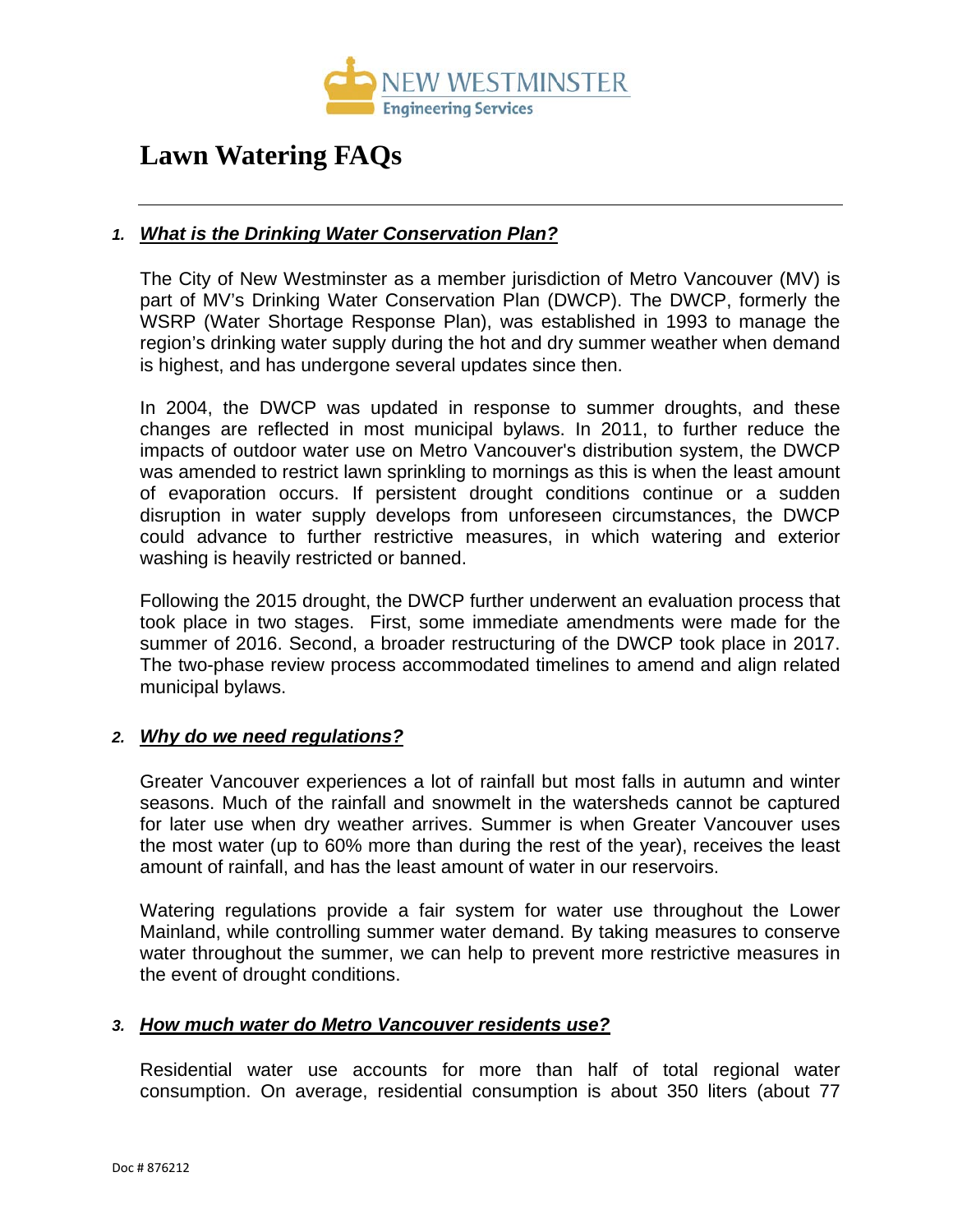gallons) per person per day. On a hot summer day, outdoor watering of lawns and gardens often causes consumption to double.

#### *4. [When can I water my lawn?](https://www.burnaby.ca/City-Services/Water---Sewers/Water-Conservation/Sprinkling-Restrictions/Lawn-Sprinkling-FAQs.html?PageMode=Print)*

Lawn watering regulations are in effect annually from May 1 to October 15.

Under Stage 1 Restrictions:

• **Residential addresses (includes townhomes and apartment buildings)**: Even-numbered addresses: Saturday mornings from 5:00 a.m. to 7:00 a.m. if using automatic watering and from 6:00 a.m. to 9 a.m. if using manual watering.

Odd-numbered addresses: Sunday mornings from 5:00 a.m. to 7:00 a.m. if using automatic watering and from 6:00 a.m. to 9:00 a.m. if using manual watering.

Watering trees, shrubs and flowers is permitted any day, from 5 a.m. to 9 a.m. if using a sprinkler, or any time if hand watering or using drip irrigation.

#### • **Non-residential addresses**

Even-numbered addresses: Monday mornings 4:00 a.m. to 6:00 a.m. if using automatic watering and from 6:00 a.m. to 9:00 a.m. if using manual watering.

Odd-numbered addresses: Tuesday mornings 4:00 a.m. to 6 a.m. if using automatic watering and from 6:00 a.m. to 9 a.m. if using manual watering.

Watering trees, shrubs and flowers is permitted any day, from 4:00 a.m. to 9:00 a.m. if using a sprinkler, or any time if hand watering or using drip irrigation.

Combined mixed-use addresses (e.g. residential and commercial), follow "nonresidential" watering times.

Under Stage 2 Restrictions: Lawn watering is completely banned.

For Restrictions under 3 and 4 refer to New Westminster [Water Shortage Response](https://www.newwestcity.ca/database/files/library/Consolidated_Bylaw_6948__2004_Water_Shortage_Response.pdf)  [bylaw No. 6948, 2004](https://www.newwestcity.ca/database/files/library/Consolidated_Bylaw_6948__2004_Water_Shortage_Response.pdf) and/or [Metro Vancouver Drinking Water Conservation Plan](http://www.metrovancouver.org/services/water/WaterPublications/DrinkingWaterConservationPlanSummary.pdf)  **Summary** 

#### *5. What is the difference between automatic watering and manual watering?*

According to [Metro Vancouver:](http://www.metrovancouver.org/services/water/WaterPublications/DrinkingWaterConservationPlan.pdf)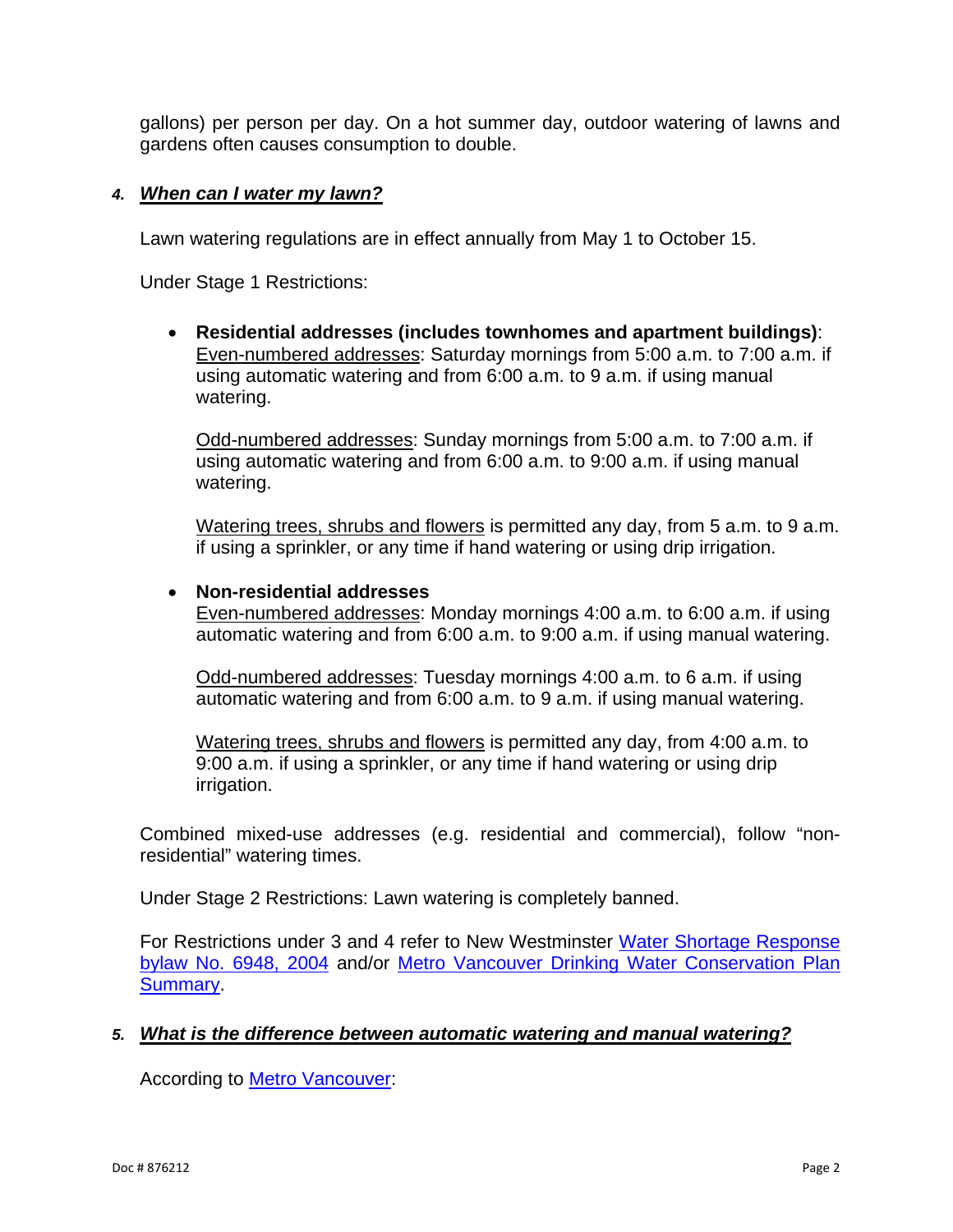- Automatic watering means applying water using an automated water delivery system that requires only minimal human intervention or supervision and typically employs mechanical, electronic, or other components and devices, including but not limited to timers, sensors, computers, or mechanical appliances.
- Manual Watering means applying water using a device or tool that is manually held or operated by a human being, without automatic watering.

# *6. What is the rationale for differentiating automatic lawn watering and manual lawn watering in the restrictions?*

- Automatic lawn watering systems typically use more water than manual lawn watering and some households choose to have their automatic sprinklers on for the entire allowable period. The allowable period for automatic lawn watering was reduced to prevent excessive waste of drinking water since healthy lawns only require one hour of watering or rain per week.
- Manual lawn watering has an hour longer than automatic lawn watering to accommodate its more labor-intensive and sequential nature. To water an entire lawn manually, the watering mechanism may need to be moved around the lawn over time and the extra hour allows residents time to ensure they are maintaining a healthy lawn.

The automatic and manual lawn watering hours are staggered to ensure Metro Vancouver's water transmission system and local distribution systems can accommodate the morning peak demand while ensuring a reasonable start time for the manual watering period.

# *7. Why did we reduce lawn watering to one day per week during stage 1 and completely banned during stage 2?*

This past year our region was confronted with the reality of the climate emergency and extreme weather conditions, which highlighted the need for more proactive measures to conserve the region's drinking water supply:

- Reducing lawn watering remains the most effective way to ensure we are using our drinking water wisely during summer months when demand is highest and rainfall is lowest.
- One morning per week provides adequate watering time to maintain a healthy lawn, and will achieve further water use reductions, particularly for those who tend to water their lawns for the full allowable time. Under the previous version of the plan, many lawns were overwatered when automatic sprinkling systems were set to water for both allowable days and for the full allowable time (5 hours).
- More people are using automatic sprinkling systems which leads to increased water use when they are programmed to sprinkle at every allowable opportunity.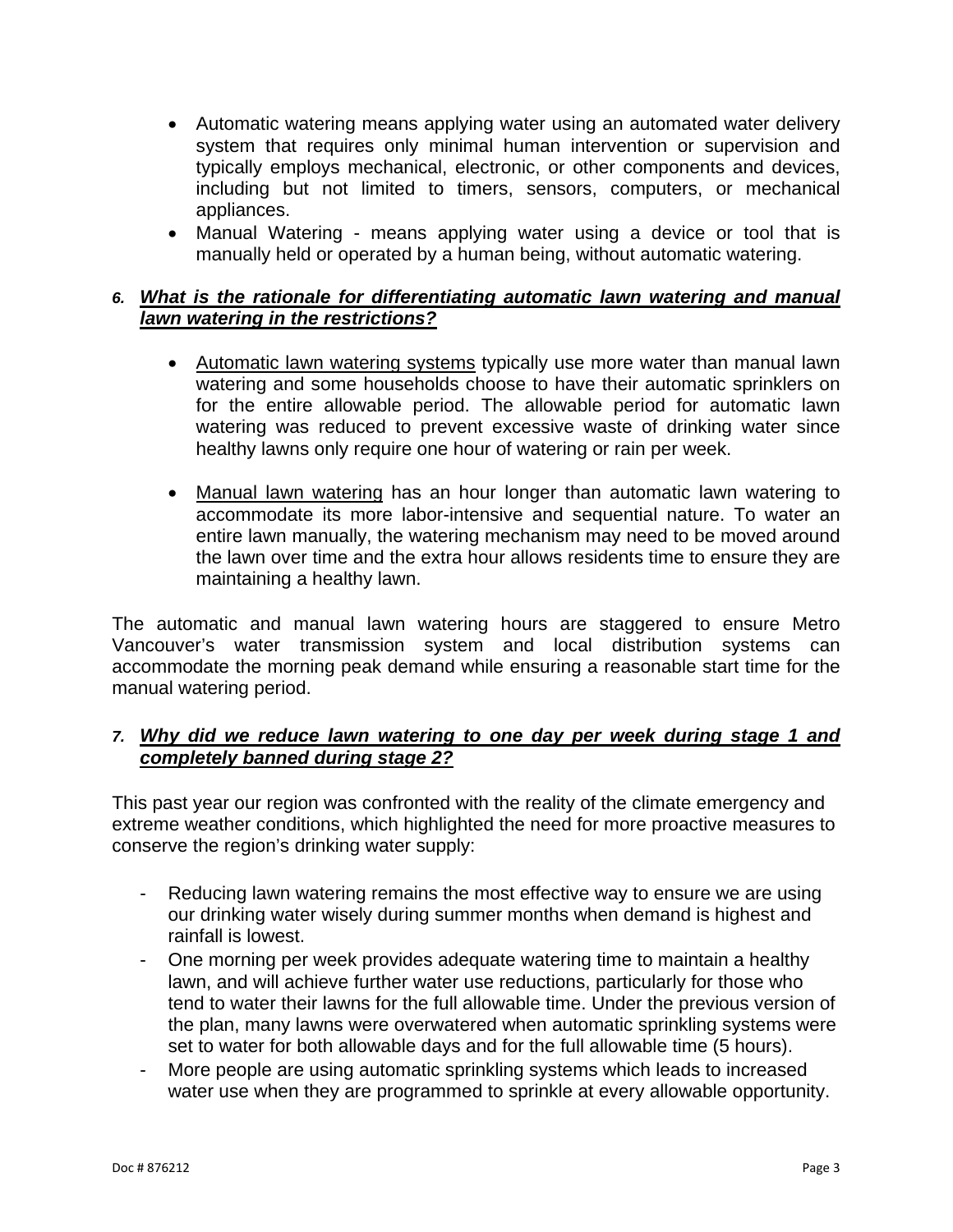- Healthy lawns need only an hour of watering per week, and less if it rains. With proper seasonal lawn care practices, a brown lawn will turn green again in the fall.
- Continued population growth and a changing climate are expected to increase overall water demand in the coming years.

# *8. How will these changes impact businesses?*

The proposed changes to Stages 1 and 2 have little to no impacts on local businesses:

- Reducing the allowable lawn watering in Stage 1 and banning it in Stage 2 will reduce the likelihood of needing to advance to Stage 3, which has significant impacts on some local businesses;
- Business impacts in Stage 3 include restrictions on watering some areas of golf courses, and the operation of commercial car washes and commercial cleaning operations.

# *9. Why did non-residential lawn watering hours change from 1:00 – 6:00 am to 4:00 – 9:00 am?*

The non-residential category includes commercial, industrial, institutional, and mixed-use residential and commercial properties. Governments, schools, and parks are a separate category with different watering restrictions that remain unchanged.

- Previously non-residential lawn watering was allowed 2 days per week; one day from 1:00 – 6:00 a.m. which was mostly for addresses that use automatic lawn watering and another day from 4:00 – 9:00 a.m. to accommodate addresses who still use manual lawn watering.
- In the revised plan non-residential lawn watering is only allowed one day per week and to accommodate the properties that use manual lawn watering the hours of 4:00 – 9:00 am are preferred.

# *10. If there is a total watering [ban, will my lawn die?](https://www.burnaby.ca/City-Services/Water---Sewers/Water-Conservation/Sprinkling-Restrictions/Lawn-Sprinkling-FAQs.html?PageMode=Print)*

Established lawns will go dormant and may turn brown during hot, dry spells. A good rainfall or cooler weather will help your lawn revive quickly. Watering lawns sparingly or not at all saves up to 17,000 liters per household over the summer months.

# *11. [I just installed a new lawn; can I water it outside of the allowed days/times?](https://www.burnaby.ca/City-Services/Water---Sewers/Water-Conservation/Sprinkling-Restrictions/Lawn-Sprinkling-FAQs.html?PageMode=Print)*

The City of New Westminster's Engineering Department issues lawn watering permits for newly established lawns at a fee. Permits can be applied for during Stage 1 and 2 restrictions. No exemption permits will be issued during Stage 2 restrictions; however, any permits issued under Stage 1 will remain valid under Stage 2. Please contact the Engineering Department at 604-527-4592 for further details.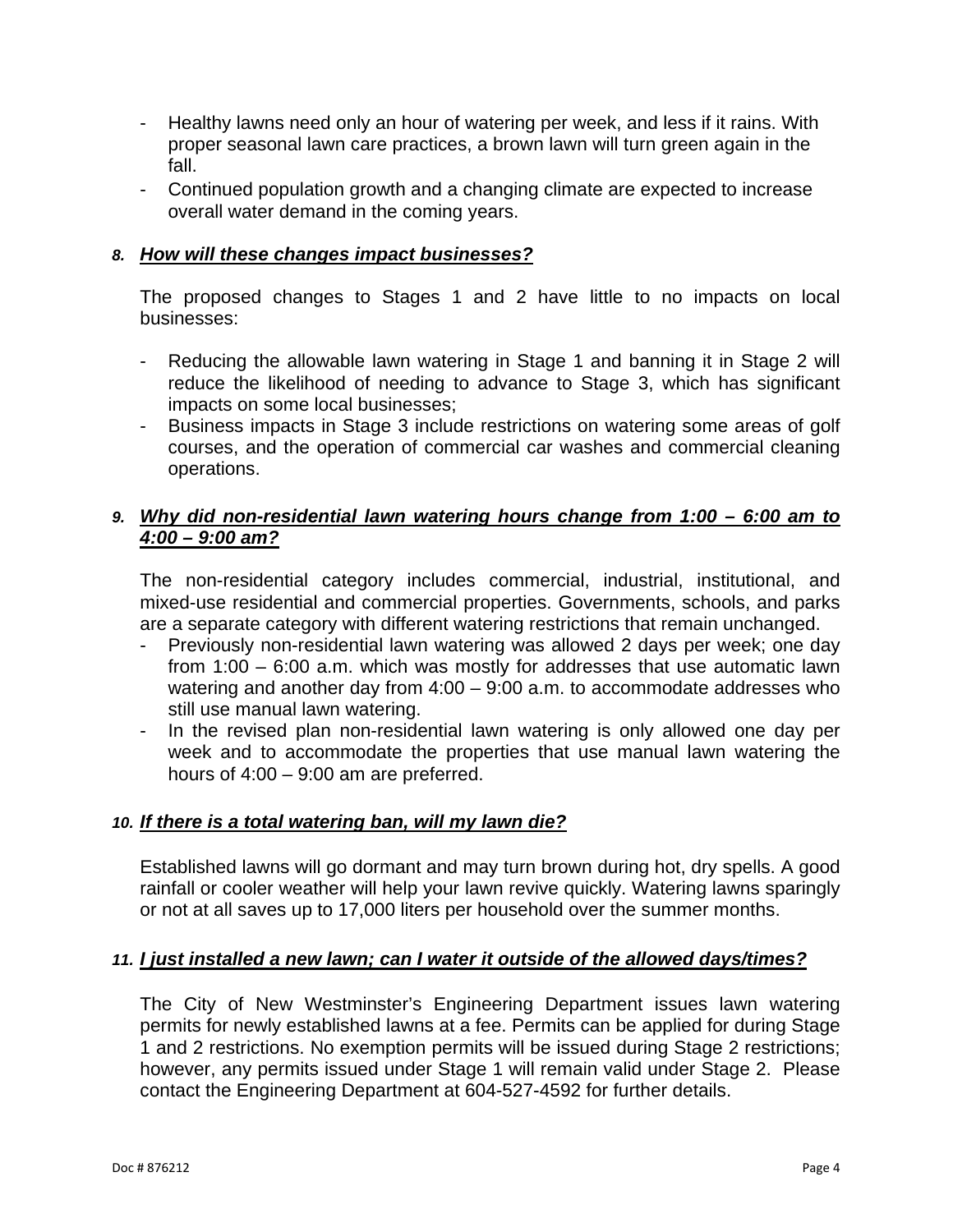## *12. [How do regulations apply to flower beds and gardens?](https://www.burnaby.ca/City-Services/Water---Sewers/Water-Conservation/Sprinkling-Restrictions/Lawn-Sprinkling-FAQs.html?PageMode=Print)*

For residential homes, in Stages 1 and 2 of the DWCP, gardens, shrubs, trees and flower beds can be watered by hand at any time; however if using a sprinkler, they can be done any day of the week between 5:00 a.m. to 9:00 a.m. Under Stage 3, watering of vegetation must be done by hand using containers or a hand-held hose equipped with a spring-loaded shut-off. Under Stage 4, all forms of watering using drinking water are prohibited.

#### *13. What are some water-wise tips for lawns?*

Healthy lawns only need about 25 mm (1 inch) (depth of a tuna can) of water a week, which can easily be applied by watering once a week. Over watering can promote lawn disease and leach nutrients from the soil.

Watering early in the morning is best because less water is lost to evaporation. Use low release or natural fertilizers for long-lasting benefits. A healthy, vigorous lawn crowds out weeds and reduces pest damage. Consider natural alternatives to pesticides, herbicides and insecticides.

#### *14. [What are some water-wise tips for gardens?](https://www.burnaby.ca/City-Services/Water---Sewers/Water-Conservation/Sprinkling-Restrictions/Lawn-Sprinkling-FAQs.html?PageMode=Print)*

Spread grass clippings or other mulch materials around the base of plants and shrubs. Applying organic matter (such as ground bark, sawdust or leaves) to soil increases its ability to hold water, and improves nutrient content. Mulch also prevents soil erosion and discourages the growth of weeds.

You can also plant water wise plants. By reducing lawn area or by incorporating drought-tolerant plants that need less water, gardeners can help conserve water during hot, dry summer months. Small, thick, grey or fuzzy leaves are all indicators of drought-hardy plants.

#### *15. [Do these restrictions apply to soaker hoses or in-ground sprinkler systems?](https://www.burnaby.ca/City-Services/Water---Sewers/Water-Conservation/Sprinkling-Restrictions/Lawn-Sprinkling-FAQs.html?PageMode=Print)*

Yes. Any sprinkler system that is being used to irrigate a residential or commercial lawn (other than those exempted) or flower and vegetable garden is subject to these restrictions.

#### *16. [Can my kids still play in the sprinkler?](https://www.burnaby.ca/City-Services/Water---Sewers/Water-Conservation/Sprinkling-Restrictions/Lawn-Sprinkling-FAQs.html?PageMode=Print)*

Yes, during allowed watering days/hours. If you run your sprinkler outside allowable days/times, you could be subject to a fine based on the current stage of the Drinking Water Conservation Plan. Stage 1 - \$ 100.00 Stage 2 - \$ 200.00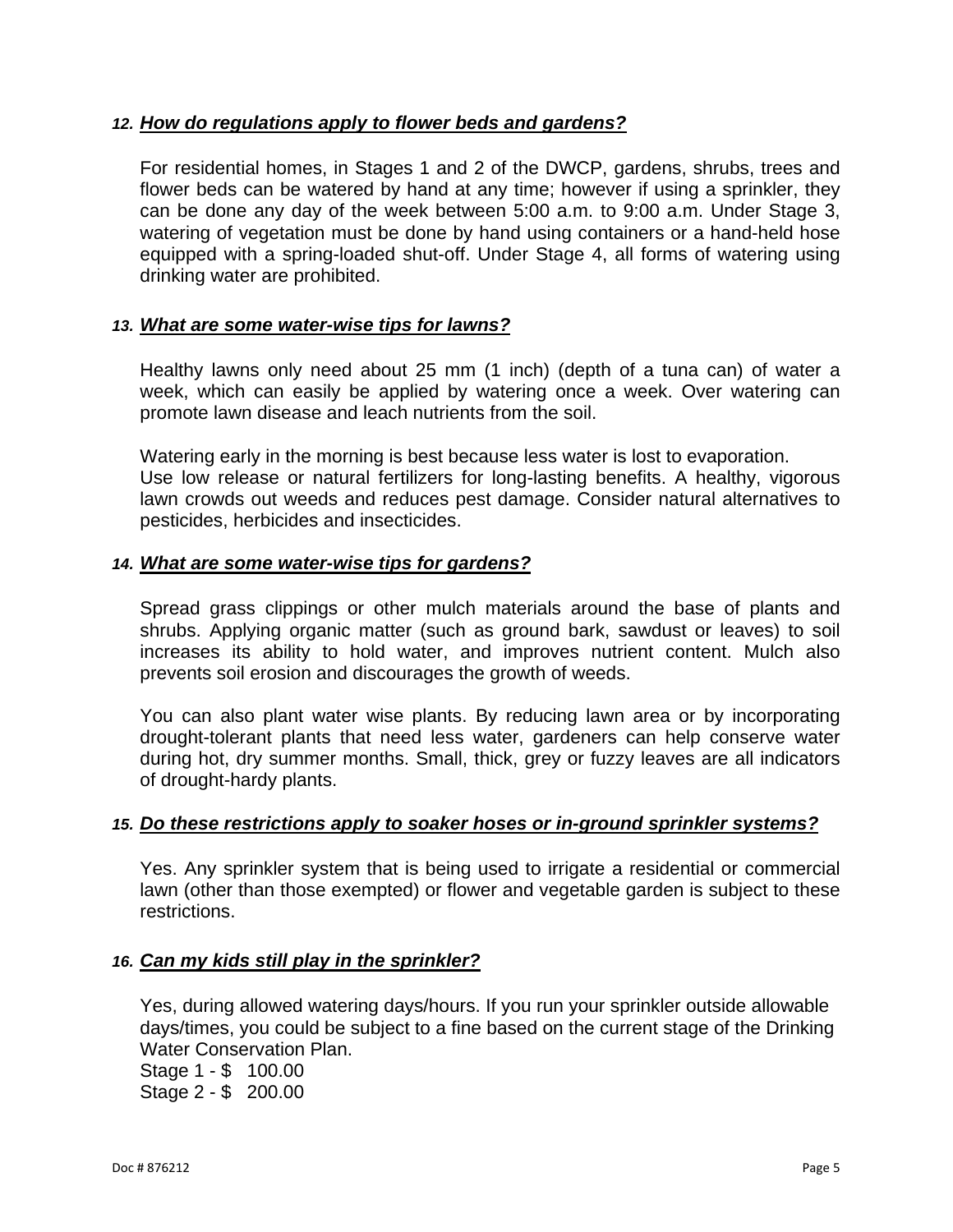Stage 3 - \$ 500.00 Stage 4 - \$1,000.00

For water activities for children, it is best to use a children's play pool instead of a sprinkler. Water from the play pool can be used to water the lawn or garden areas after use.

#### *17. [What about my car or boat --](https://www.burnaby.ca/City-Services/Water---Sewers/Water-Conservation/Sprinkling-Restrictions/Lawn-Sprinkling-FAQs.html?PageMode=Print) can I wash them?*

Under Stages 1 and 2 of the DWCP, vehicle washing is discouraged and must be done using a hand-held hose equipped with a spring-loaded shut-off (which saves up to 23 liters of water per minute). Using a bucket of water will also help to conserve water. During Stages 3 and 4, the outdoor washing of vehicles is prohibited, except for safety (windows, lights and licenses only).

Washing of vehicles may not be done on a paved or hard surface, and must be done on a gravel or grass surface to ensure wash water does not enter the City's storm sewer which drains directly to local creeks. Commercial car washes are also shut down in Stage 4. All vehicles should be washed on a gravel or grass surface to avoid soapy water from going down the storm sewer, which drain into local creeks. Allowing the hose to run continuously while you are washing your vehicle is not permitted.

## *18. [Can I hose down my patio or other outdoor surfaces?](https://www.burnaby.ca/City-Services/Water---Sewers/Water-Conservation/Sprinkling-Restrictions/Lawn-Sprinkling-FAQs.html?PageMode=Print)*

Exterior washing of any surface is discouraged under Stage 1. Under stages 2 and 3 of the DWCP, outdoor surface washing is only permitted for health and safety reasons, or to prepare a surface for painting or similar treatment. Washing for aesthetic purposes is prohibited under these stages.

Under stage 4, all washing is prohibited; these restrictions also apply to private and commercial pressure washing, except if allowed by order of a regulatory authority for health and safety reasons.

# *19. [Why don't we just build another dam?](https://www.burnaby.ca/City-Services/Water---Sewers/Water-Conservation/Sprinkling-Restrictions/Lawn-Sprinkling-FAQs.html?PageMode=Print)*

Using less water during this period of high water demand keeps rates/taxes down by reducing or deferring costly system upgrades to water supply infrastructure, including dams, pipes and pumping stations. Construction of a new dam is costly, with those costs typically passed down to the municipalities and the end-user (homeowner). By being water wise, we can get a better understanding of our real water needs and help plan for future water facilities in Greater Vancouver.

# *20. [I pay taxes, so why can't I sprinkle my lawn whenever I want?](https://www.burnaby.ca/City-Services/Water---Sewers/Water-Conservation/Sprinkling-Restrictions/Lawn-Sprinkling-FAQs.html?PageMode=Print)*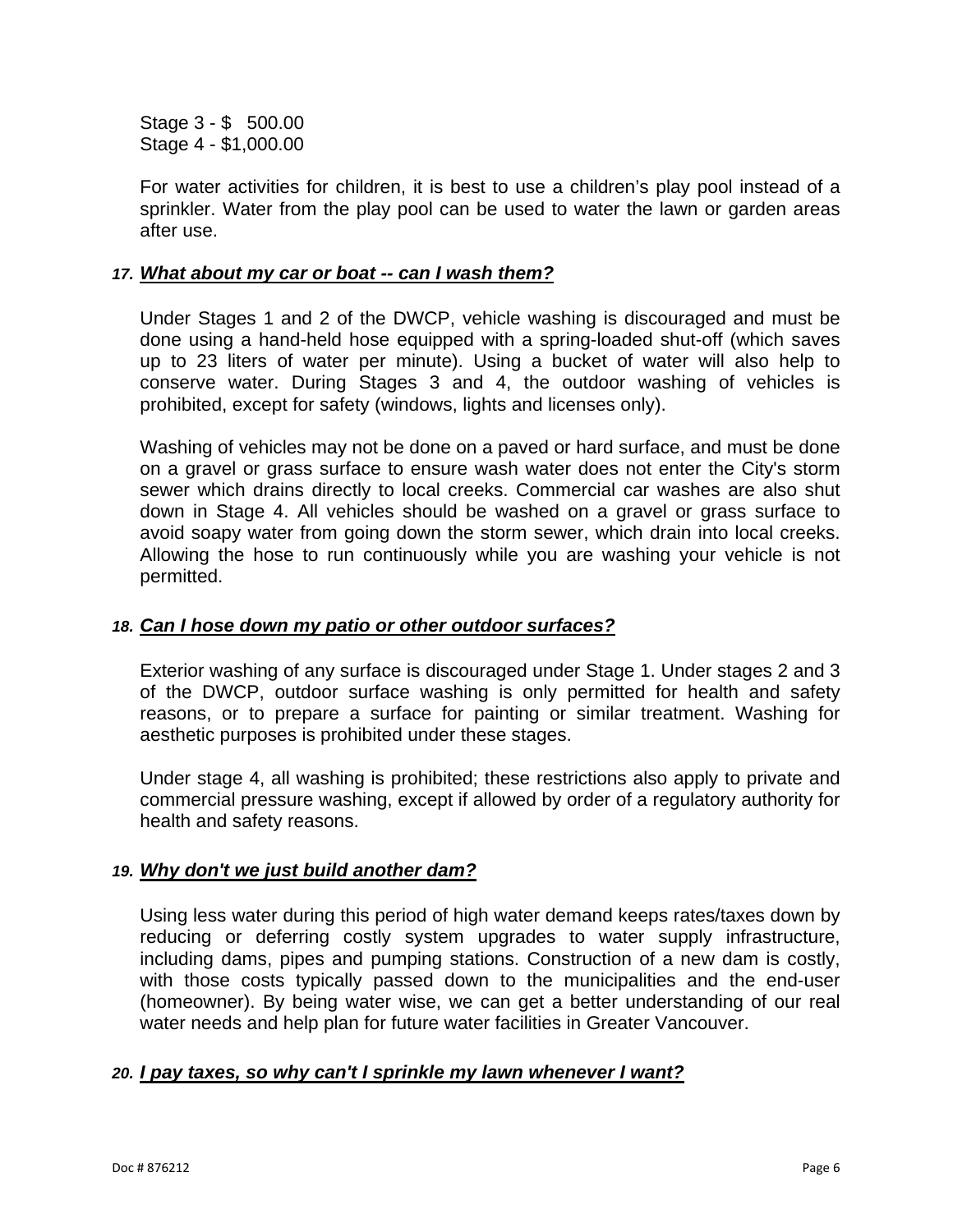New Westminster water rates/fees are some of the lowest rates amongst major urban centers in North America. The cost of building facilities so everyone can use all the water they want at any time would increase rates substantially. If we all use water efficiently, we can help keep costs down and New Westminster can spend tax dollars more efficiently.

#### *21. [Why doesn't every house have a water meter?](https://www.burnaby.ca/City-Services/Water---Sewers/Water-Conservation/Sprinkling-Restrictions/Lawn-Sprinkling-FAQs.html?PageMode=Print)*

Metro Vancouver has identified water metering as a best practice, and is encouraging member municipalities to implement Universal Water Metering. A study to analyze the benefits and cost of water metering in New Westminster is underway.

#### *22. [What is Metro Vancouver's role in Sprinkling Regulations?](https://www.burnaby.ca/City-Services/Water---Sewers/Water-Conservation/Sprinkling-Restrictions/Lawn-Sprinkling-FAQs.html?PageMode=Print)*

The Greater Vancouver Water District, a division within Metro Vancouver, supplies drinking water to 18 Lower Mainland municipalities. Through the DWCP, Metro Vancouver coordinates lawn sprinkling regulations (and other discretionary water uses) to ensure consistency and a sufficient supply of water across the region.

The legal authority for the regulations is retained within the [Waterworks Bylaw.](https://burnaby.civicweb.net/Documents/DocumentList.aspx?ID=9913)

#### *23. [In what other ways can I reduce water consumption?](https://www.burnaby.ca/City-Services/Water---Sewers/Water-Conservation/Sprinkling-Restrictions/Lawn-Sprinkling-FAQs.html?PageMode=Print)*

Simply by trying to use less water, you will contribute to the water conservation solution. There are many strategies that can reduce consumption. Here are just a few:

- Purchase a rain barrel or water conservation kit from the City of New **Westminster**
- A spring loaded garden hose nozzle save 23 litres per minute
- Full loads and shorter cycles in the laundry room save 95 litres per load
- Low-flow toilets save six to 14 litres per flush
- Toilet inserts save up to 100 litres per day
- Aerator and flow restrictors on the kitchen tap save up to 20 litres

#### *24. [Where else can I get information on watering restrictions?](https://www.burnaby.ca/City-Services/Water---Sewers/Water-Conservation/Sprinkling-Restrictions/Lawn-Sprinkling-FAQs.html?PageMode=Print)*

City of New Westminster Engineering Department 604-527-4592 [engineering@newwest.ca](mailto:engineering@newwest.ca)

Metro Vancouver Information Centre Phone: 604-432-6200 [www.metrovancouver.org](http://www.metrovancouver.org/)